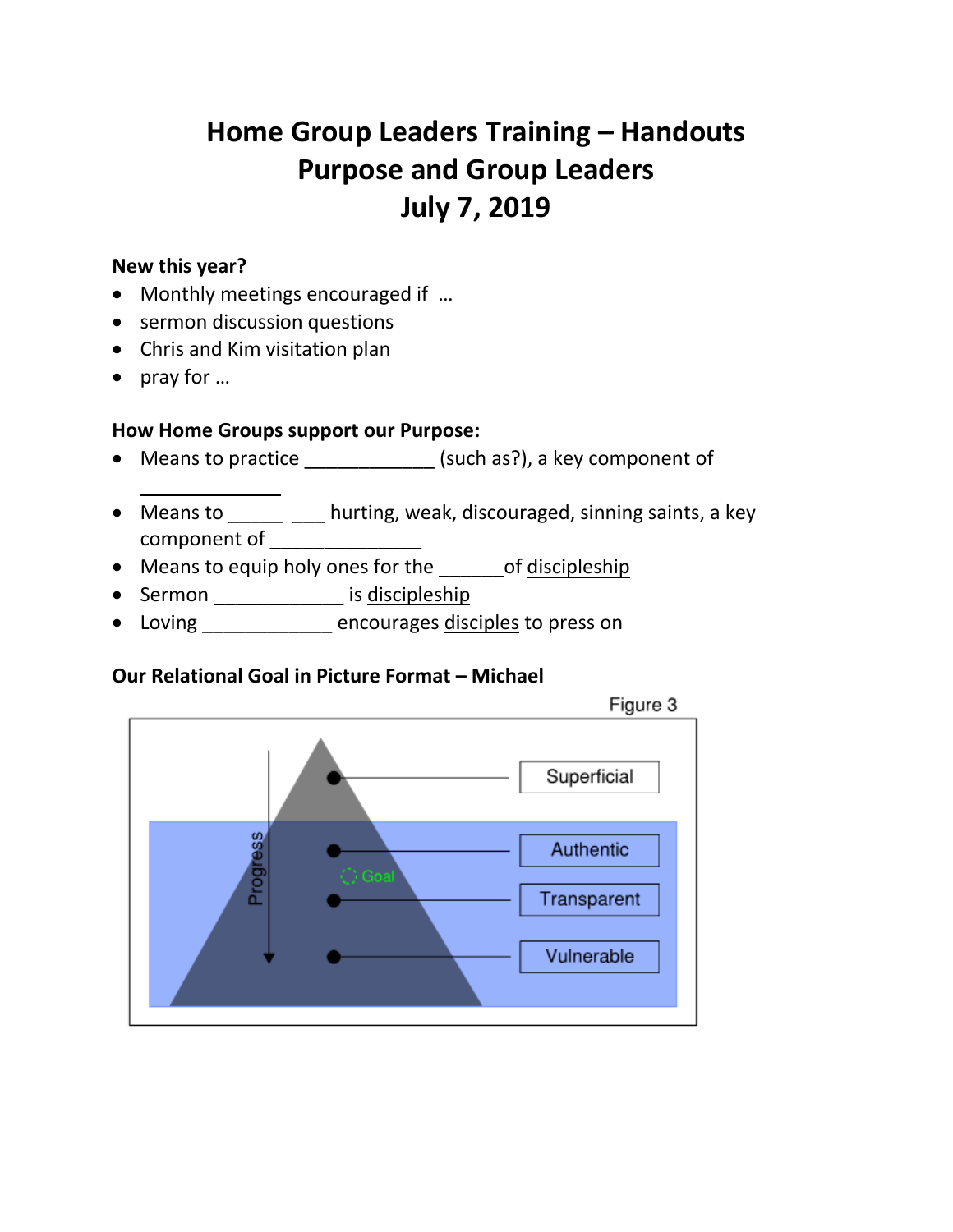## **3 Roles of Home Group Host/Leaders:**

- Hospitable
	- o Comfortable, safe, warm place
	- o Nothing says "Welcome" like your HOME!
- \_\_\_\_\_\_\_\_ Leader (Not Teacher or Preacher)
	- o Draw out quiet ones
	- o Redirect when needed
	- o Let out some line; Reel in some line
- Listening \_\_\_\_\_\_\_\_

# **8 Traits of Effective Home Group Host/Leaders**

- 1. Practice the \_\_\_\_\_\_\_\_\_\_ (Worship, Walk, Work, Witness)
- 2. \_\_\_\_\_\_\_\_\_\_\_\_ (I Peter 4:7-11)
- 3. Prepared: \_\_\_\_\_\_\_\_\_\_\_\_ & \_\_\_\_\_\_\_\_\_\_\_\_
- 4. Committed
- 5. Actually have a \_\_\_\_\_
- 6. \_\_\_\_\_\_ don't follow
- 7. Sensitive to \_\_\_\_\_\_\_ needs
- 8. W.A.L.K. w/ your group **(Michael)**
	- a. W\_\_\_\_\_\_\_
	- $b. A$ <sub>\_\_\_\_</sub>
	- c. L\_\_\_\_\_\_\_\_
	- d. K\_\_\_\_\_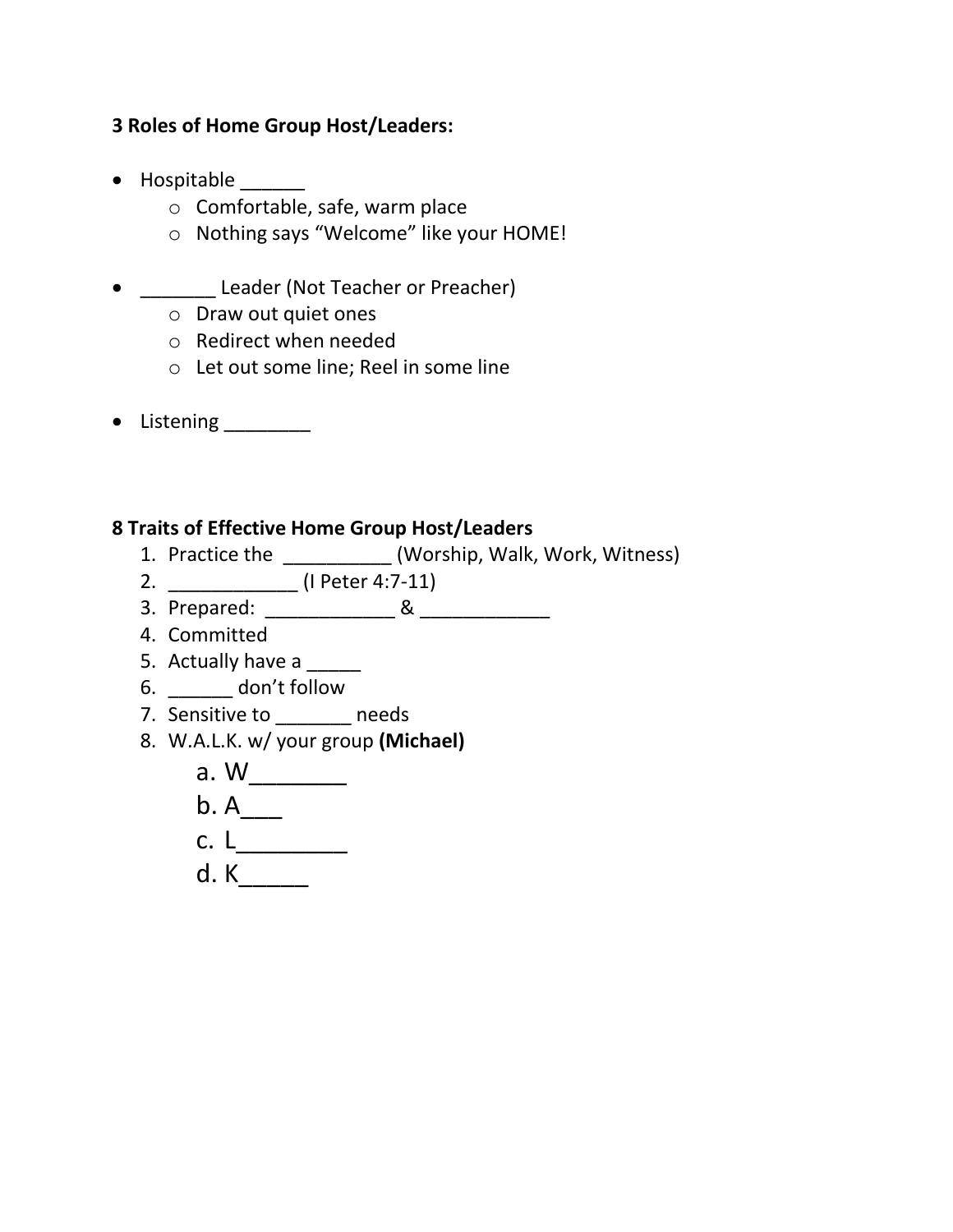# **Home Group Leaders Training – Handouts Groups and Meetings July 28, 2019**

## **5 ways to build commitment and regular attendance:**

- 1. Staff: "this is a commitment" during signups
- 2. Strive for quality meetings & relational connections
- 3. Have regular meetings on a consistent schedule
- 4. Reach out to missing members
- 5. Share responsibilities

# **7 Elements of an Effective Meeting:**

- 1. Food & Fellowship (esp. for new groups); aka intentional interaction (30-45 minutes)
- 2. Group Discussion of the Word/Sermon (30-45 minutes)
- 3. Accountability & Prayer (30 minutes)
- 4. Confidentiality
- 5. Start/end on time (2-hour limit)
- 6. Intentional yet flexible; predictable but not rigid
- 7. Mutual ministry, not leader to group but one to another

# **How to have effective Prayer?**

- 1. Men with Men
- 2. Pray requests instead of share requests
- 3. Pick a prayer topic (marriage, parenting, jobs, witness, church needs)
- 4. Popcorn prayer
- 5. Share then pray. Share then pray.
- 6. Pray w/ one another between meetings (phone, text, email, lunches)

# **What Works Well?**

- Themed pot-luck (possibilities are endless)
- Icebreaker games if group of strangers
- Use 1 or 2 good questions:
	- o What's on your mind?
	- o What are you thankful for?
	- o How did today's sermon speak to you?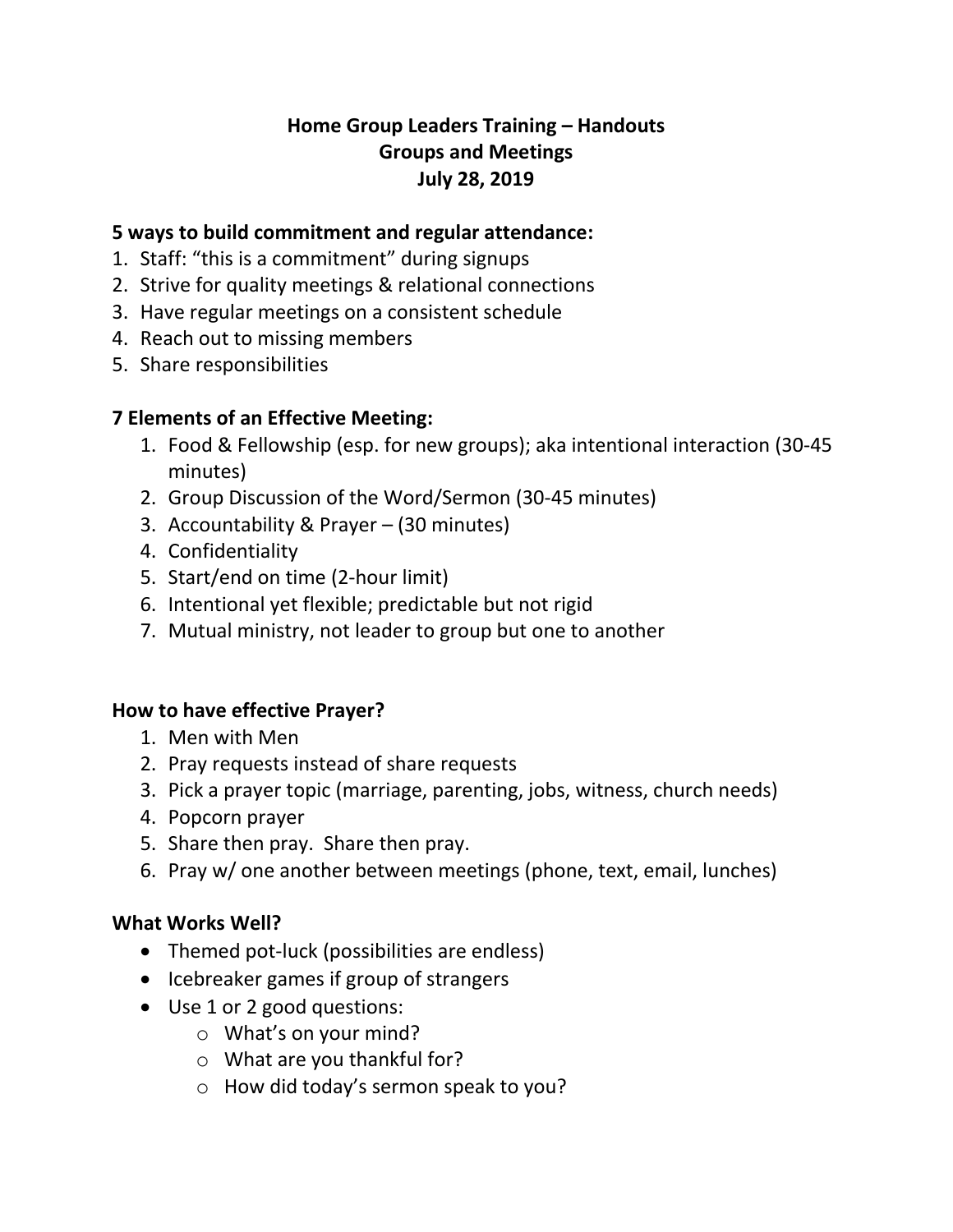- o What challenge are you facing and how coping?
- Share hosting for summer sessions
- Open ended questions

## **What Hasn't Worked Well?**

- Big group prayer if the group isn't close
- Kids running wild
- No plan, direction or leadership; no content
- Inconsistent meetings, times and places
- For some groups, trying to meet in the summer

## **8 Pitfalls to Avoid:**

- 1. Unbalanced w/ time. Correction? Big 3.
- 2. Over-talkative Tom or Silent Suzy. Solution?
- 3. The Leader Lectures. Solution?
- 4. Poorly worded questions. Examples?
- 5. Lose track of time and go on and on and on and on
- 6. Time gets wasted
- 7. Fail to beg God for help beforehand or thank after
- 8. Allowing false doctrine w/o gentle correction

# **How will we add members during the year?**

Overseeing elder (Chris) assigns new comers to groups in coordination with group leaders OR you add on your own as leader/group until at max capacity.

## **How are new groups formed each year?**

1. Current leaders ID an Apprentice ... Discern 2. Share Leadership w/ Apprentice ... Delegate